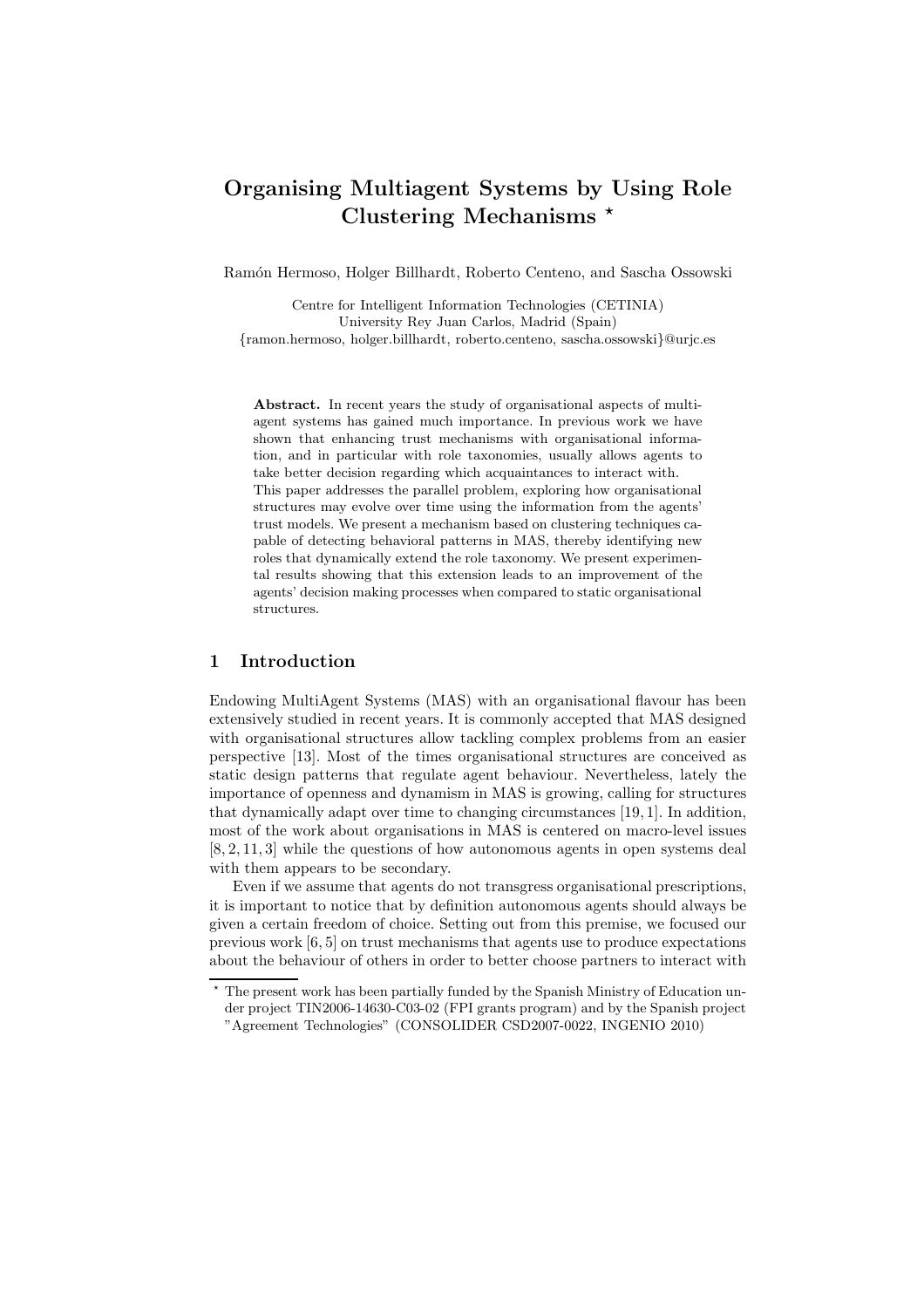during task performance. Many works have been presented in this field [9, 16, 17], but these mechanisms are not related with other studies, that is, they are not used as a means to develop other more complex mechanisms. We claim that the information stored in agents' internal structures has value not only in agents' decision processes, but also to help all participants in the system.

This work puts forward a mechanism that makes use of the information managed by the agents' trust models so as to create and evolve organisational structures, and in particular role hierarchies. This will finally help agents to act in a even more efficient way in the system. For this purpose, we propose a multidimensional clustering algorithm to capture behavioural patterns among agents.

The paper is organised as follows: in section 2 we specify a task-oriented MAS as a type of MAS we will use to describe our mechanism. Furthermore, we will present the organisational abstractions with which we endow the MAS to develop our mechanism. In section 3 we present our mechanism based on clustering; section 4 describes the experiments we have carried out; in section 5 we discuss and compare our proposal with related work; and finally section 6 summarizes the presented work and gives some guidelines of future work.

## **2 Organisational Mechanism**

This section puts forward the type of domains and systems that our mechanism targets, as well as its basic "ingredients". We first specify task-oriented MAS, where agents are assigned tasks which they can either perform on their own or delegate to others. Then, we describe the organisational structures that have to be present in the system to run our mechanism. Finally we present a trust model that makes use of these organisational structures to help agents when selecting partners to interact with.

#### **2.1 Task-oriented MAS**

The environment we use to design the mechanism presented in this work is based on Task-oriented Multiagent Systems (T-MAS) which can be specified as follows:

**Definition 1.** *A T-MAS is a tuple TM=* $\langle A_g, T, U, init \rangle$ , where:

- 
- **–** <sup>A</sup>g *is a set of agents participating in the MAS;* **–** T *is a set of tasks that can be performed by agents;*
- $U : \mathcal{T} \times \mathcal{A}_g \to \mathbb{R}$  *is an utility function that establishes a real value for an agent performing a certain task;*
- **–** *init* : T →Ag *is a total function that initially assigns tasks to agents in the MAS.*

Notice that for the purpose of this paper we do not consider resource-limitations of agents; the utility of a task  $t$  is determined by the agent that performs it (i.e.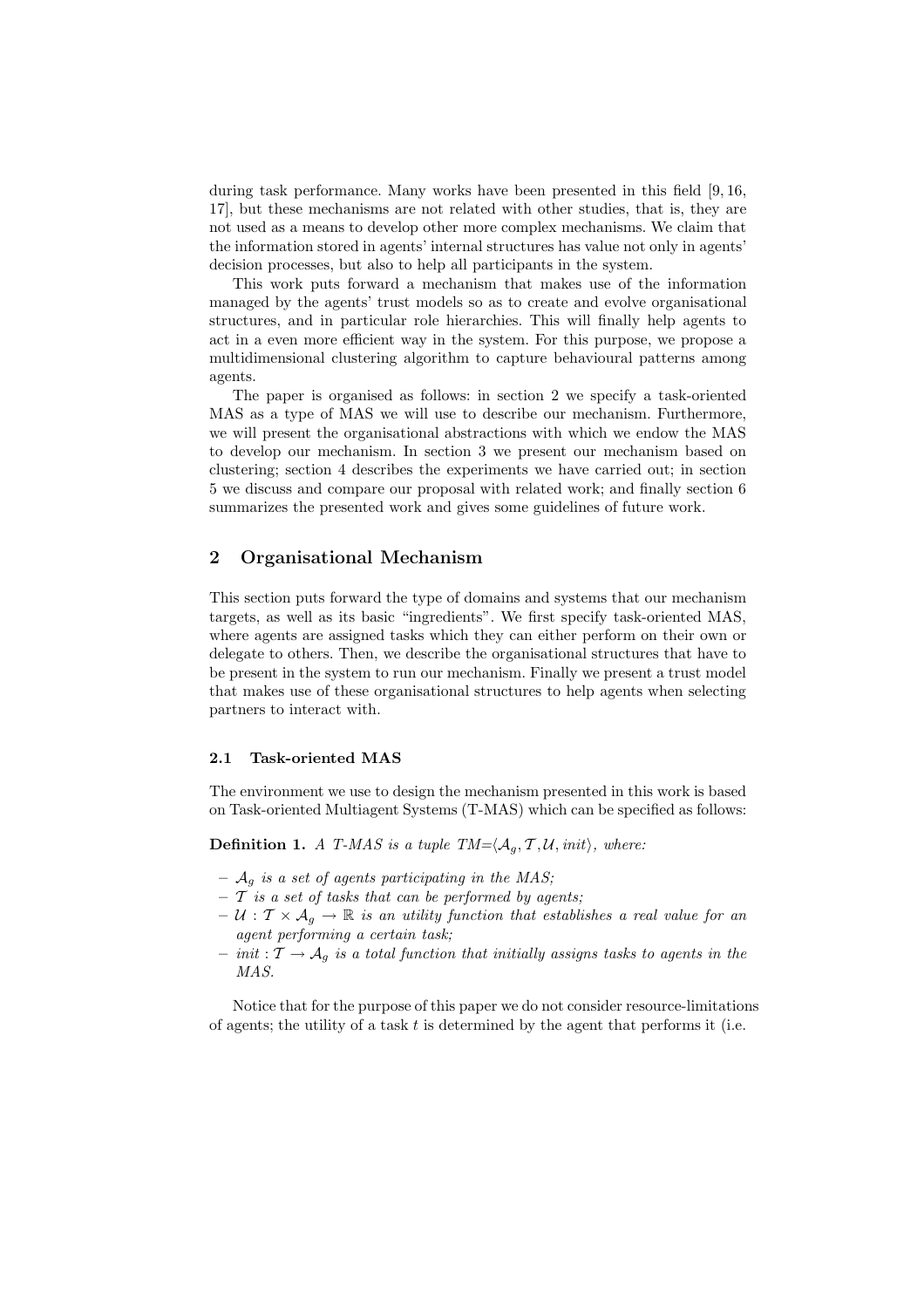how "skillful" it is in performing that specific task) and does not take into account the amount and/or the type of the other tasks that the very same agent may have agreed to execute simultaneously. However, the reader should take into account that, although this excludes some interesting settings, it still covers a number of relevant domains (see Section 4 for an example). For the present work, we also consider the set of agents and tasks to be fixed.

**Definition 2.** *The* result *of a run of a T-MAS TM is a new task distribution represented by a total function res* :  $\mathcal{T} \rightarrow \mathcal{A}_q$ .

#### **2.2 Organisational Information**

We are interested in how organisational information may help agents to agree faster on "good" task distributions in a T-MAS. Many organisational concepts can be found in the MAS literature: *roles*, *interactions*, or *norms* are just some of them. Still, the contents and scope of each of these terms is sometimes quite blurry. The mechanism presented in this paper is based on the use of the concept of *roles*, which we conceive from the point of view of an observer, i.e. as a set of *expectations* regarding the behaviour of agents that play a certain role.

**Definition 3.** Let  $\mathcal{R}$  be a set of role identifiers. A role is a pair  $\langle r, \mathcal{E} \rangle$  where

- $r \in \mathcal{R}$  *is the role name;*
- $-\mathcal{E}: \mathcal{T} \to \mathbb{R}$  *is a partial function representing a set of expectations regarding the quality with which tasks be performed. This function is often written as a vector.*

Notice that in the definition of T-MAS any agent can, in principle, perform any task (of course, the utility with which it executes it may be very low or even zero).

**Definition 4.** *A role taxonomy is a structure*  $\mathcal{RT} = (R, \preccurlyeq)$  *consisting of a set* R *of role identifiers and a partial order*  $\leq$  *on* R.

A role taxonomy structures its elements by establishing a relation  $\preccurlyeq$  of specialization; that is, given two different roles  $r_1, r_2 \in R$  and  $r_1 \preccurlyeq r_2$ , then  $r_1$  is a specialization of  $r_2$ .

It is straightforward to define a measure of similarity on the basis of a role taxonomy. For the time being it is not relevant how role similarity is exactly defined. We just assume that some such function exists.

**Definition 5.**  $sim : \mathcal{R} \times \mathcal{R} \rightarrow \mathbb{R}$  *is a function that given two roles returns a value representing the similarity between them.*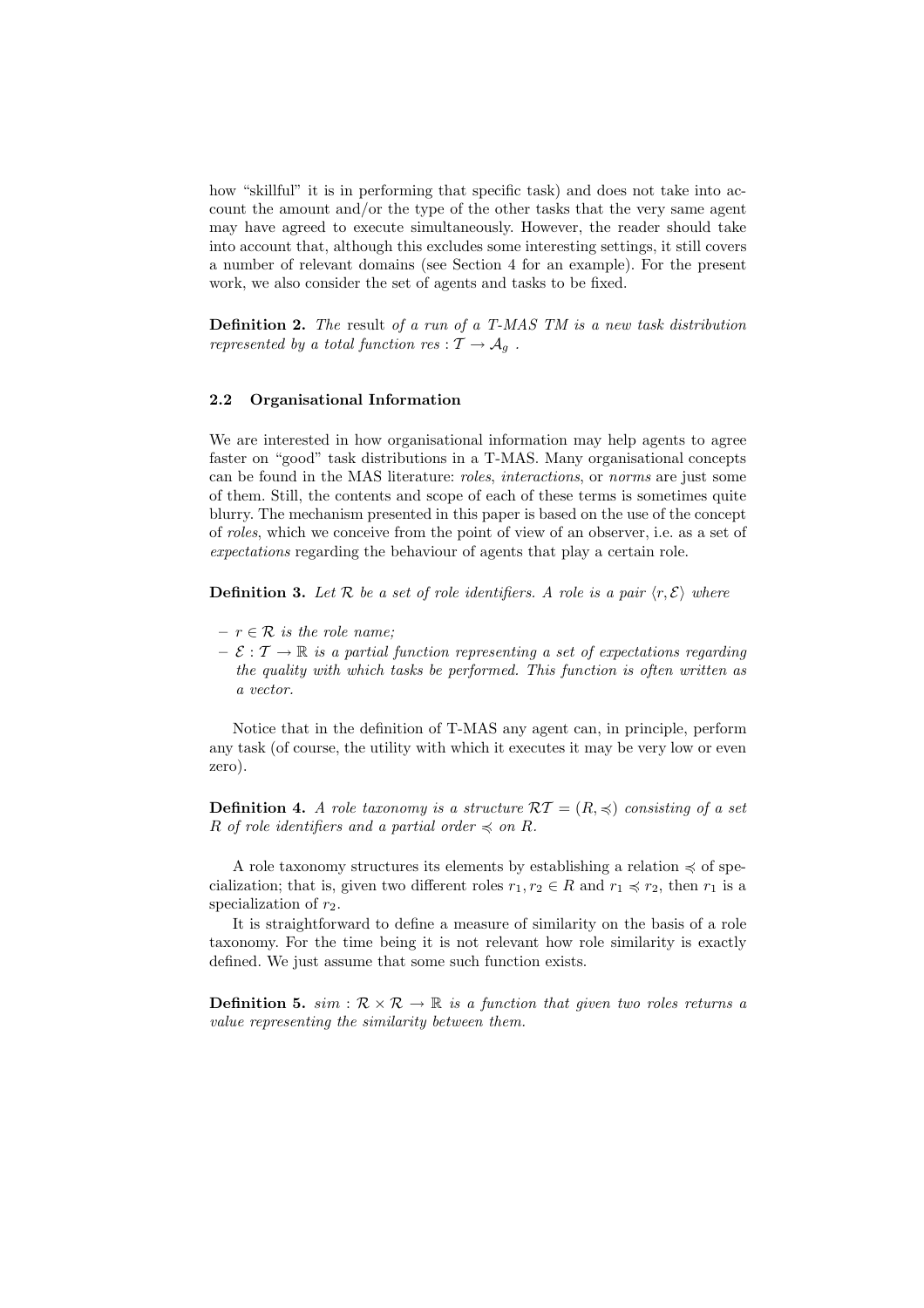#### **2.3 Trust mechanism based on confidence**

In this section we summarize a trust model that takes advantage of the organisational structures of a T-MAS, already presented in previous work [6, 5]. The trust model is based on the assumption that *agents tend to behave similarly when enacting similar roles in similar tasks*. Using this assumption, an agent is able to assess (to a certain extent) the future behavior of another agent in a certain situation by considering its past behavior in "similar situations". That is, an agent can infer trustworthiness, even if it has, first, no direct past experience about a situation and, second, it cannot collect opinions from other agents either because the opinions from others are unreliable ("liars") or none of the agents has enough proper experience. So, even though we adhere to the standard notion of *reputation* and *confidence* used in literature [9, 14], in this paper we will exploit organisational information with regards to the latter.

In our model, a confidence value  $c_{A\to\langle B,R,T\rangle}$  is built up from A's past tasks used to agent B playing – the latter – role B and performing tasks of type requested to agent B playing – the latter – role R and performing tasks of type T . We call LIT – *Local Information Table* – the agent's data structure dedicated to store confidence values for past tasks with any counterpart the agent has requested. Each entry corresponds to a *situation*: an *agent* playing a specific *role* in a particular *task.*  $LIT_A$  denotes agent A's LIT. Each entry in a LIT consists of:

- $-$  the Agent/Role/Task identifier  $\langle X, Y, Z \rangle$ ,<br>  $-$  the confidence value for the situation  $(c, \cdot)$
- the confidence value for the situation  $(c_{A\rightarrow \langle X,Y,Z \rangle} \in [0..1]),$ <br>  $\Rightarrow$  reliability value  $(r_{\langle X,Y,Z \rangle})$  that measures how certain
- $-$  a reliability value  $(r_{A\rightarrow (X,Y,Z)})$  that measures how certain an agent is about its own confidence in situation  $\langle Y, Y, Z \rangle$ its own confidence in situation  $\langle X, Y, Z \rangle$ .

If an agent participates in a task  $T$  with agent  $B$  playing role  $R$ , the corresponding entry in its LIT will be updated as follows:

**− confidence value**: let  $g_{(X,Y,Z)} \in [0,1]$  denote the evaluation value an agent  $A$  calculates for a particular experience with the agent  $X$  playing role  $Y$  in A calculates for a particular experience with the agent  $X$  playing role  $Y$  in the task of type Z. In our work, we use the following equation to update confidence:

$$
c_{A \to \langle X, Y, Z \rangle} = \epsilon \cdot c'_{A \to \langle X, Y, Z \rangle} + (1 - \epsilon) \cdot g_{\langle X, Y, Z \rangle},\tag{1}
$$

where  $c'_{A\to\langle X,Y,Z\rangle}$  is the confidence value in A's LIT before the task is per-<br>formed and  $c \in [0, 1]$  is a parameter aposition the importance given to A's formed and  $\epsilon \in [0..1]$  is a parameter specifying the importance given to A's<br>past confidence value past confidence value.

**– reliability value**: we calculate reliability by using the approach proposed by Huynh, Jennings and Shadbolt [9]. This approach takes into account the number of interactions a confidence value is based on, and the variability of the individual values across past experiences.

The counterpart (partner to perform the task) selection of an agent A in a task T that requires a role R is guided by the trustworthiness value  $t_{A\to \langle B,R,T\rangle} \in$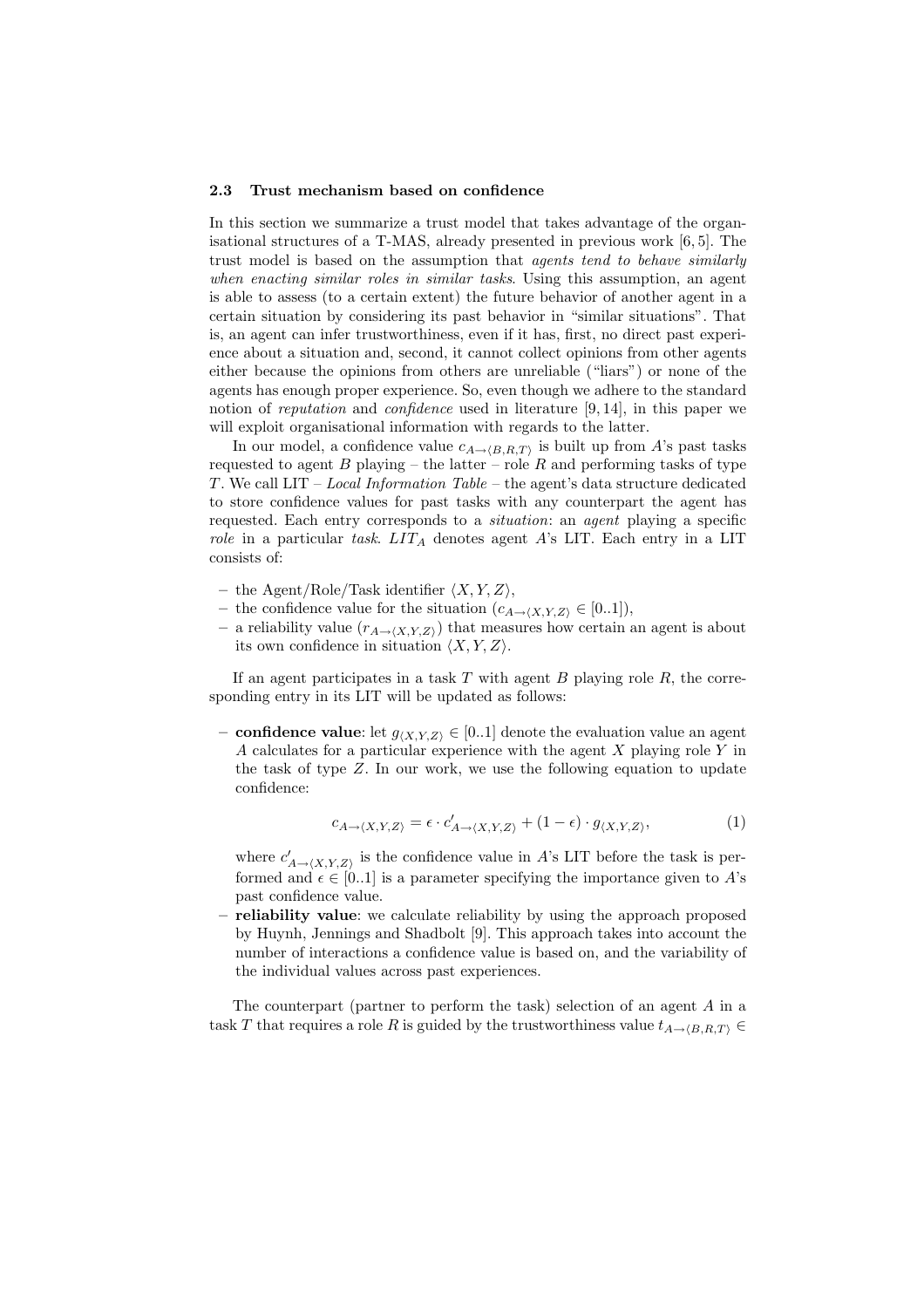$[0..1]$  for each known agent B. It is calculated from A's LIT as follows:

$$
t_{A \to \langle B,R,T \rangle} = \frac{\sum\limits_{\langle X,Y,Z \rangle \in LIT_A} c_{A \to \langle X,Y,Z \rangle} \cdot w_{A \to \langle X,Y,Z \rangle}}{\sum\limits_{\langle X,Y,Z \rangle \in LIT_A} w_{A \to \langle X,Y,Z \rangle}} \tag{2}
$$

The weights combine the confidence reliability with the similarity of the situation  $\langle A, A, B \rangle$ .  $X,Y,Z$  is the weight given to agent A's confidence on situation  $\langle X, Y, Z \rangle$ .<br>hts combine the confidence reliability with the similarity of the situation  $\langle X, Y, Z \rangle$  to the target situation  $\langle B, R, T \rangle$  in the following way:

$$
w_{A \to \langle X, Y, Z \rangle} = r_{A \to \langle X, Y, Z \rangle} \cdot sim(\langle X, Y, Z \rangle, \langle B, R, T \rangle)
$$
(3)

The similarity function  $sim(\langle X, Y, Z \rangle, \langle B, R, T \rangle) \equiv sim(\langle I_1 \rangle, \langle I_2 \rangle)$  (to simplify<br>notation L is *situation* 1 and L is *situation* 2) is computed as the weighted notation,  $I_1$  is *situation 1* and  $I_2$  is *situation 2*) is computed as the weighted sum of the similarities of the individual elements (agent, role and task) as it is shown in the following equation:

$$
sim(\langle I_1 \rangle, \langle I_2 \rangle) = \begin{cases} \beta \cdot sim_R(R, Y) + \gamma \cdot sim_I(T, Z), & if \ B = X \\ 0, & otherwise \end{cases}
$$
 (4)

where  $sim_R(R, Y)$ ,  $sim_I(T, Z) \in [0..1]$  measure the similarity between roles and tasks, respectively, and  $\beta$  and  $\gamma$ , with  $\beta + \gamma = 1$ , are parameters specifying the sensibility regarding the individual similarities.  $sim_R(R, R')$  and  $sim_I(I, I')$  can<br>be determined by some measure of the *distance* of concepts in the corresponding be determined by some measure of the *distance* of concepts in the corresponding taxonomies. We use the simple measure

$$
sim_R(x,y) = sim_T(x,y) = 1 - \frac{h}{h_{MAX}} \tag{5}
$$

where  $x, y$  are either roles or tasks, h is the number of hops between x and y in the corresponding taxonomy, and  $h_{MAX}$  is the longest possible path between any pair of elements in the hierarchy tree. Other functions have been described in [4].

## **3 Evolving role taxonomies**

After giving some introductory aspects of our work, now we attempt to explain that given a T-MAS:  $i$ ) if we endow it with organisational concepts such as roles, and the taxonomy that structures them, and *ii)* allow agents to use a trust model that deals with this organisational structures to assess trust, then the system will obtain some advantages:

- 1. On the other hand agents use the information provided by the trust model to reason about which agents are better to delegate tasks among those which can play well a specific role;
- 2. The T-MAS may evolve their organisational structure roles and role taxonomy - according to the trust network created in the system.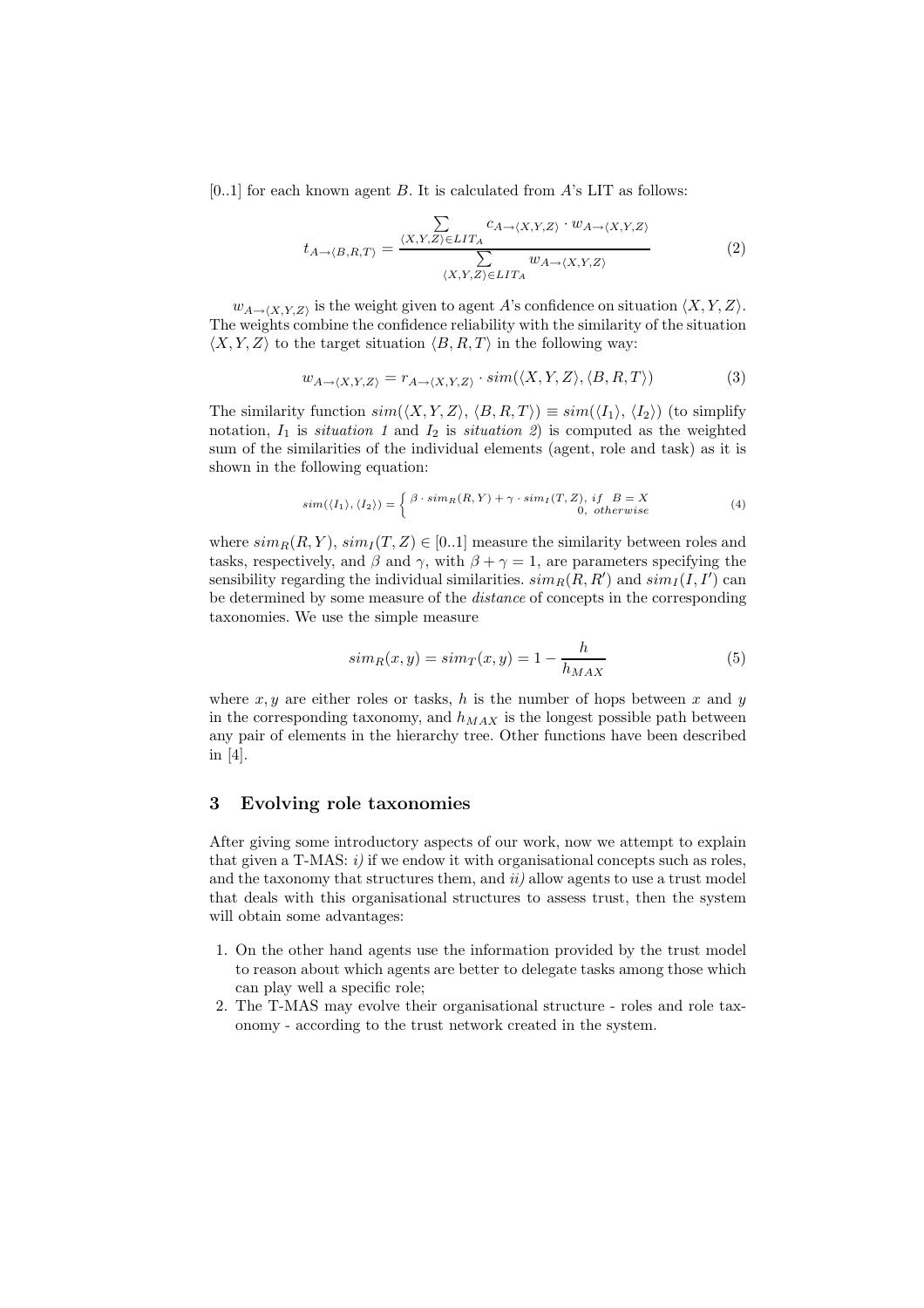Both issues deserve an special interest, since although we have mentioned before any agent may play any role, roles will be created and will evolve capturing a behavioral pattern of agents playing them. For example, the role *Surgeon* will be created to fill the gap existing among the *Physicians* that are good - and accordingly trusted by others - at operating and those which do not reach a minimum level of quality to operate. Nevertheless, among surgeons, some of them could be better than others for some kind of specific operations, or even for the same operation. It is for this reason that a trust model help the agents to select to whom delegate a task, but also, and not less important, allows discovering if new roles should be created. In this section we cover this latter issue.

During the execution of a T-MAS, there are two different elements that can evolve:

- **–** *Agents*. Agents belonging to a T-MAS may change their behavior at their will; and
- **–** *Organisational structures*. Role taxonomies may evolve over time due to agents' behavioral changes.

We propose in this work to use clustering methods to capture behavioral patterns of agents performing tasks, thus making possible the creation of new roles - if needed - as specification of existing ones. The trust values that agent A holds for others in its *LIT* are based on confidence values  $(c_{A\rightarrow \langle X,Y,Z\rangle})$  calculated<br>from past delegated tasks. These trust tuples can be conceived as a n-dimensional from past delegated tasks. These trust tuples can be conceived as a n-dimensional trust space as follows:

$$
TS_{R_i} = \{(c_1, c_2, \dots, c_n); c_k \in C_{A_r \to \langle R_i, I_k \rangle} 0 \le c_k \le 1, I_k \in \mathcal{T}, A_r \in \mathcal{A}\}
$$

where  $\mathcal{C}_{A_r \to \langle R_i \rangle}$  is a set containing confidence values stored by agent  $A_r$ , be-<br>*ring to the set of ggents*  $A$ , that are members of the T-MAS, related to any longing to the set of agents  $A_q$  that are members of the T-MAS, related to any type of task - from  $T_1$  to  $T_n$  - with counterparts playing role  $R_i$ . Thus, organisational information is subdivided in groups of *role specializations* for groups of tasks, providing some extra information when agents have to select partners to interact with.

In figure 1 is described how new roles are extended according to the agents enacting existing roles. Values next to the roles represent expected confidence values for every task in the system - in this example  $t_1$ ,  $t_2$ ,  $t_3$  and  $t_4$  - that agents should have if they want to play them. Thus, from the primitive role  $R_1$  two new roles are created -  $R_{1,1}$  and  $R_{1,2}$ . These new roles are more specialized than  $R_1$ , since they contains high expected capabilities (see definition 3) for fewer each time group of tasks. Therefore we can observe that role  $R_{1,1}$  could be suitable to perform task  $t_2$ ,  $t_3$  and  $t_4$  while  $R_{1,2}$  seems to be better for tasks  $t_1$  and  $t_4$ . In a real-life example it has sense to specialize from role *doctor* those agents which operate with high quality nose and cheekbone fractures from those which operate with high quality cardiovascular lesions. In the same way we can observe how there are some agents that are better than the rest in  $R_{1,1}$  performing task  $t_4$ , fact that causes the creation of a new role.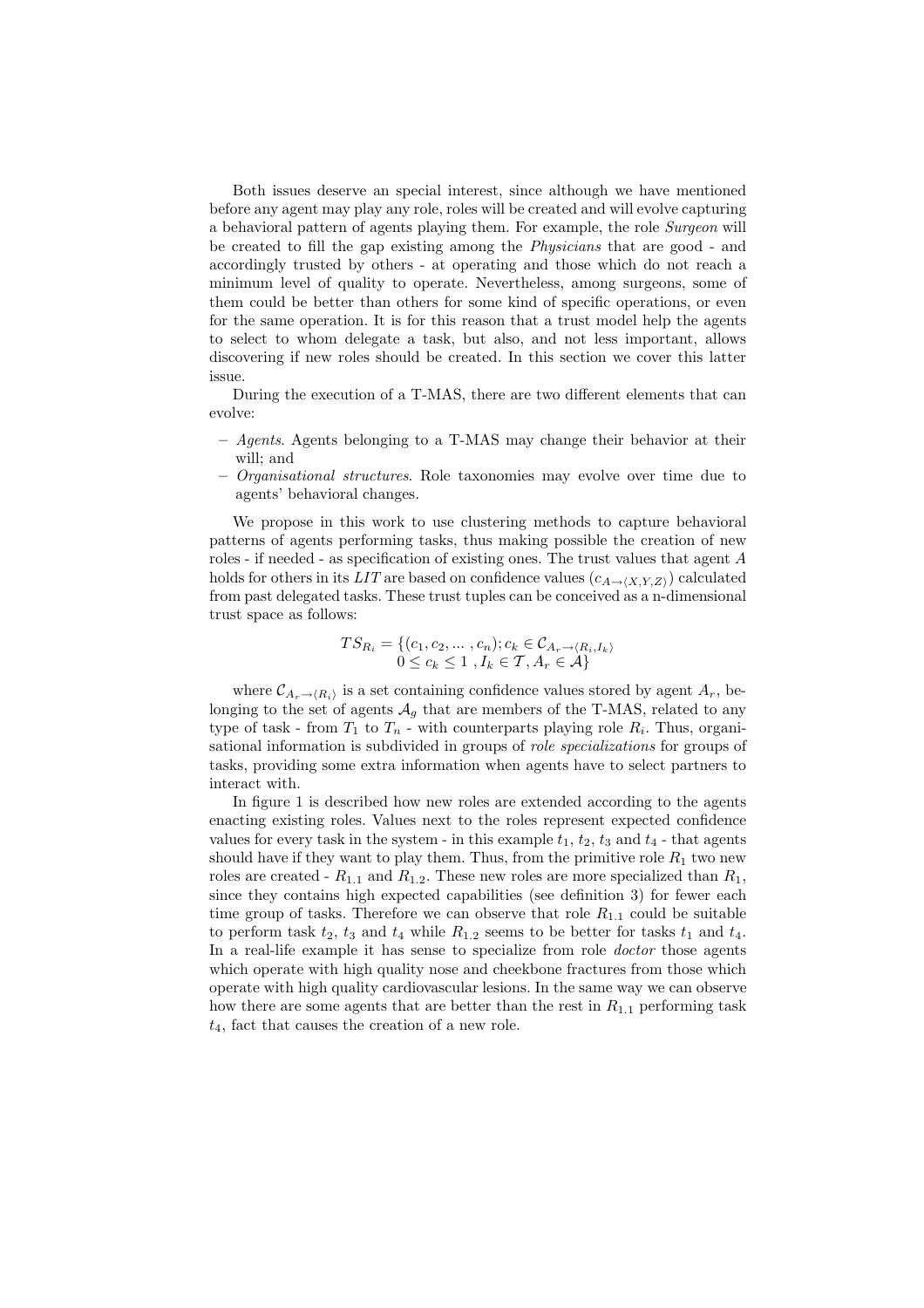

**Fig. 1.** Example of role taxonomy evolution

## **3.1 Trust-based Multidimensional K-Means**

To specialize roles we use a multidimensional *K-means* algorithm [12, 10], where *k* represents the number of clusters to be made in each execution. The algorithm will take as input a set of points  $(x, y) \in TS_{r_i}$  for each role  $r_i \in RT$  and each agent  $a_j \in \mathcal{A}_g$  that may enact  $r_i$  in any task  $t_k \in \mathcal{T}$  with available information, and will return a group of clusters. A cluster mean point represents mean behaviour for all the agents belonging to it (how they are trusted playing  $r_i$ in any kind of task in the system), and the whole cluster represents a pattern of behavior for all the agents included. Note that a point in the n-dimensional space represents the behavioral pattern of an agent for every type of task in the system. For example, in Figure 1, the mean behavioral pattern to play any role corresponds to the centroid of the cluster; that is, the mean behavior of the agent representing the centroid point in the four different tasks.

Clustering algorithms in general, and K-Means in particular, divide data in different groups or clusters according to their similarity in a n-dimensional space. Accordingly, the creation of a new role in the taxonomy means that some of the agents share a close similarity for a smaller subset of tasks; i.e. all physicians know basic notions about how to operate, but just a few of them do it properly. Note that this similarity with which the mechanism creates new roles will be used by agents to better estimate expectations on others when utilizing their trust model presented in section 4.1.

Nevertheless, there are cases in which could be more useful not to create a new role:

- **–** When the average of trust that agents contained in the cluster is very low for all the possible tasks. In our experiments consider a confidence less than 0.5 to be low to create a new cluster.
- **–** When the number of agents in a cluster is under certain threshold could be suitable not to create the role; i.e. when only one agent forms the cluster. In our experiments this threshold is 3 agents.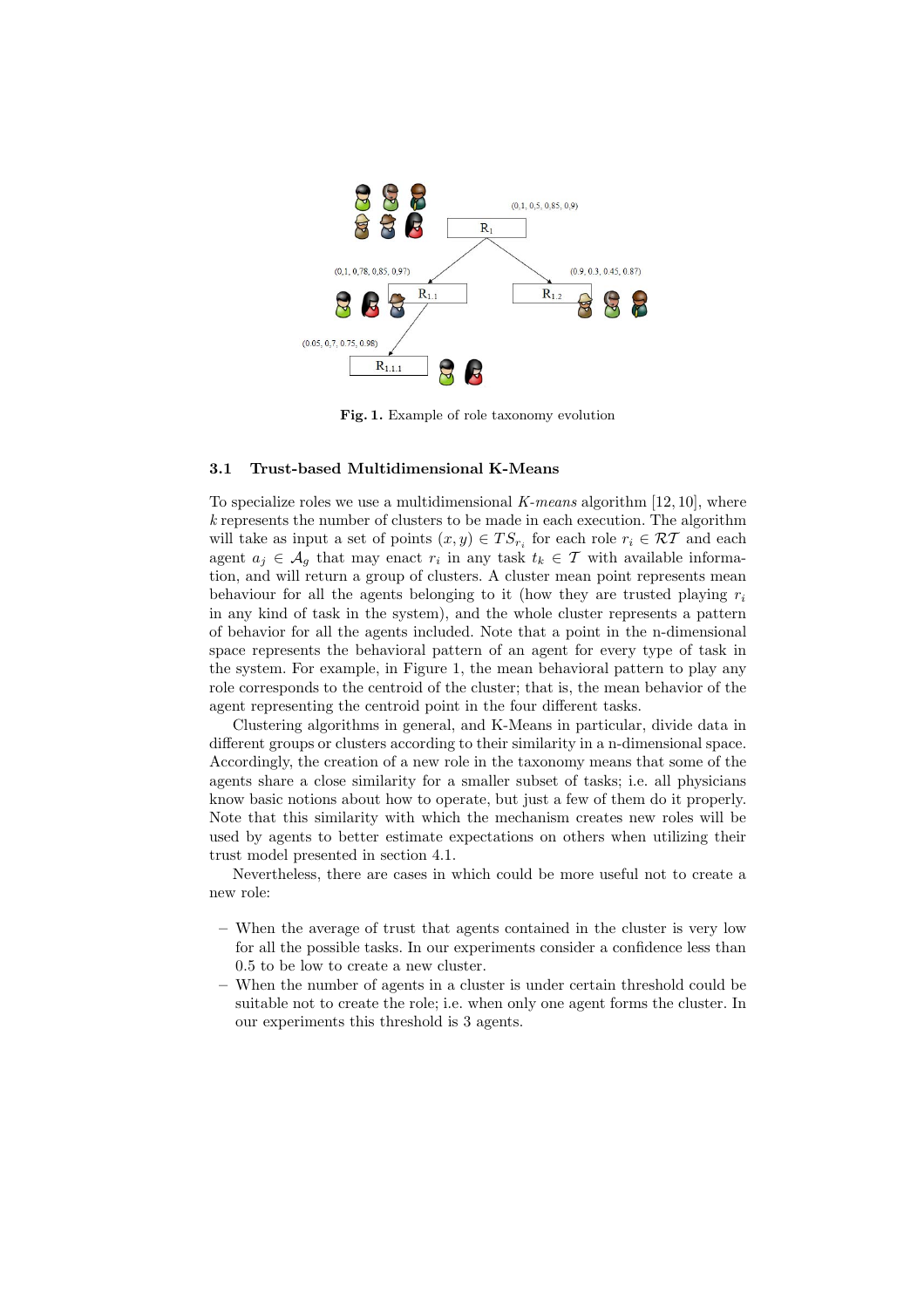#### **4 Experiments**

In this section we explain the domain we have used to test our mechanism. It is based on Information Retrieval (IR) systems and consists of a group of agents that make queries to others about some kind of information. Requested agents have to reply with a set of documents. Utility is measured as the number of documents found over the total number of relevant documents existing in the system for a specific query. We have followed the model proposed by Zhang et al. in [18] to implement the system.

## **4.1 T-MAS for IR domain**

From the definition given in section 2.1, a possible instance for our scenario is the following:

- 1. Let  $\mathcal{A}_q$  be a set of agents in the IR network;
- 2. Let  $\mathcal{Q} \equiv \mathcal{T}$  be a set of queries that agents receive;
- 3. Let  $\mathcal{U}_x : \mathcal{A}_q \times \mathcal{Q} \to \mathbb{R}$  represents the utility function for a requested query. In our case, this function is determined by the number of relevant documents found over the total number of relevant documents in the system:  $U_{\S}(a_x, q_i) = \frac{R D_x}{R D_{all}}$ , where  $R D_x$  is the number of relevant documents found<br>in  $a \in A$  and RD u is the total number of relevant documents existing in in  $a_x \in A_g$  and  $\ddot{R}D_{all}$  is the total number of relevant documents existing in the system for  $q_i$ ; the mapping between queries and relevant documents is available using  $\mathcal{J}$ ;
- 4. Let *init* :  $Q \rightarrow A_q$  be a task assignment function that assigns queries to agents.
- 5. Let  $res : \mathcal{Q} \to \mathcal{A}_g$  be a function that represents a final query performance assignment.

Other elements must also be introduced:

- 6. Let  $D$  be a set of available documents in the IR network;  $|D|$  will denote the number of documents in the IR network.
- 7. Let  $\mathcal{J}: Q \to 2^{|D|}$  represents a judgements function, that assigns a set of relevant documents to each possible query in  $Q$ ;
- 8.  $U : (A_q)^* \to \mathbb{R}$  is the global utility function, that we use to measure how good is the system. We will use an aggregation function to measure the overall utility of the system:  $\frac{\sum \mathcal{U}_x}{|\mathcal{A}_g|}$ . This function will have as input the function *res* since the latter represents who has perform each query in the system<sup>1</sup>.

In order to perform the evaluation of our mechanism we have developed a tool - an extension of a previous tool [5] - called IR-TOAST that allows the user to generate a IR-oriented T-MAS and observe the results of applying our evolutive mechanism over time with different configurations.

 $1$  Note that in this case, the global utility function is aligned with the agents' utility function, thus an increase in the agents' utilities entails an increase in the system global utility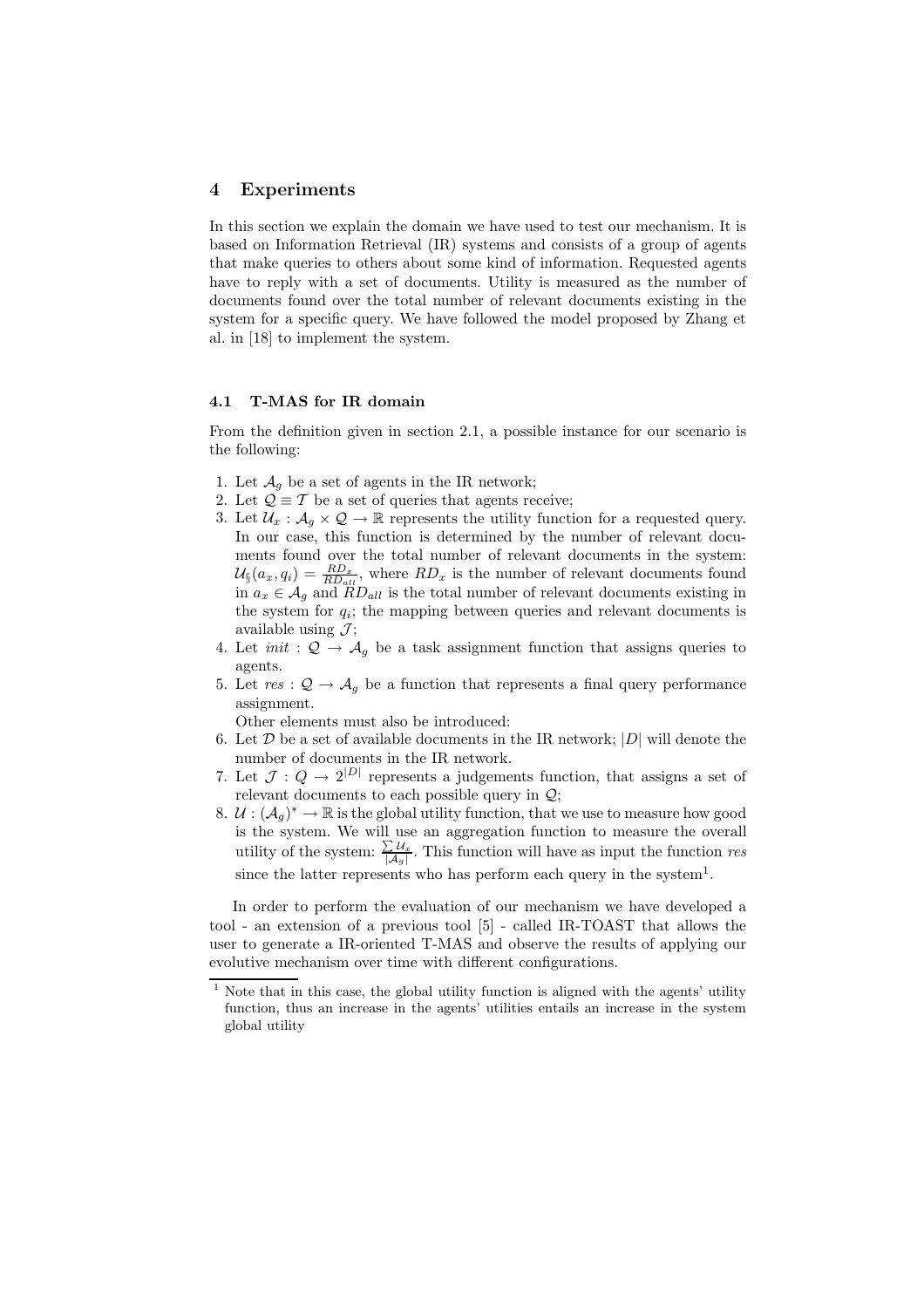In section we explained that our trust model based its efficiency on agents' local information, through which they can infer expectations about others' behavior. In order to do this inference, agents may calculate similarities between role and between tasks using taxonomies. However, in the instance of the specification of T-MAS for IR domains we do not include a task taxonomy - in this case query taxonomy. Creating a new role in the role taxonomy entails not only that agents behave similarly enacting that role but also that if the role is suitable for several different queries if agents are "good" (high expectations on them) playing the new role, they are also similar when performing the same query with ancestor roles2. That is, if an agent has no queries stored in its LIT about a new role, it can infer the behavior of agents that are ready to play it from the information about ancestor roles similar to the new one.

Some considerations that should be taken into account are:

- **–** Agents send queries to only one provider;
- **–** A provider cannot attend simultaneously more than one query;
- **–** Although a T-MAS consists on a group of agents performing tasks, in this instance we have created a task-delegation scenario, where agents are assigned tasks - queries - and they need to find any other agent to send the query - delegation - and so obtain the relevant documents. This domain could be considered as a service-oriented domain as well, where agents to which the system assigns queries would take the role of *customer* and those who are requested would take the role of *provider*.
- **–** A top role is needed to run the system. We use the role *Knowledge Actor* to initialize the role taxonomy. Next roles are created following the clustering algorithm.

## **4.2 System bootstrapping**

In the following items we describe the bootstrapping flow when the system starts running:

- 1. Documents have to be assigned among agents. For that we establish a parameter  $\omega$  that establishes the percentage of documents in a category that an agent must have to be considered as an expert. Thus, we make sure that every agent will be, at least, expert in a category and also that utility values of best providers are high. We also introduce some noise in the agents' collections.
- 2. Once agents have their own document collection the system generates the possible types of queries that can be assigned. Queries will be created at the same time as judgments list. Note that queries have a random name and have no semantics.
- 3. Once the system knows the different queries that can be evaluated, then it assign them to the agents participating in the system. This process is randomly made with an uniform distribution.

<sup>&</sup>lt;sup>2</sup> By ancestor roles we denote the relation  $r_1 \preccurlyeq r_2$  where  $r_2$  is an ancestor of  $r_1$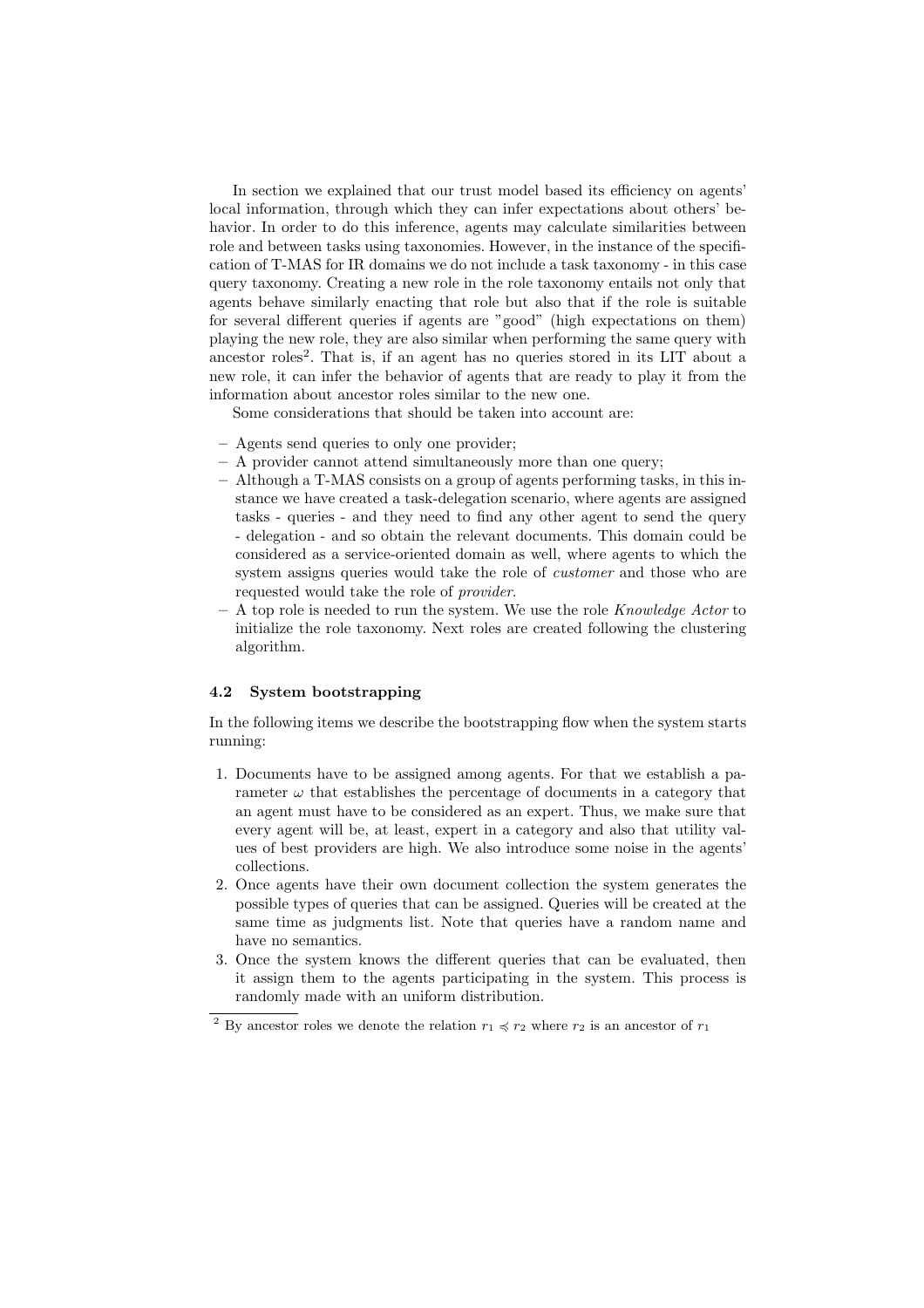#### **4.3 Simulation setup**

The set  $D$  of documents has been collected from Yahoo web page [7]. We collected documents from different overlapped categories, such as sports, cycling, movies, television, news, etc.

It is also necessary to give an initial setup for the experiments. The graphics that can be observed in figure 2 are the average of 5 different runs with the same setup. During each experiment the system randomly assigns 15000 queries - only 20 of them are different; the rest are repeated queries - uniformly among 15 different agents and 500 documents per agent. The algorithm of clustering has been used in a cyclical way every 1000 queries over the total. We are currently working on more complex politics for deciding when to re-organise the role taxonomy, such as context-aware mechanisms.

We have compared how evolve the system using four scenarios (based on different trust models and clustering mechanism). Note that trust models are a seminal piece for agents to reason about what other agents they should trust to delegate - or request - their queries. The following are the different scenarios used:

- **–** *Basic model* (*BM*). In this scenario agents use a trust model that focuses on the local information that agents have in their LITs to select the agent to whom send the query. They select among the agents that have behave better for the same query in the past. No clustering is made;
- **–** *Inference Model* (*IM*). This scenario allow agents to use the trust model described in section 4.1. No clustering is made;
- **–** *Inference Model Evolving* (*IMe*). In this scenario agents use the inference model but the system also runs the clustering mechanism to learn new roles;
- **–** *Inference Model Evolved* (*IMev*). In this scenario agents use the inference model using the previously learned role taxonomy.

## **4.4 Results**

The results of the experiments performed show how our clustering mechanism improve the overall utility of the system (see figure 2). As it was expected, *IMev* entails profitable advantages, above all, at bootstrapping, since lack of information in agents' LITs make the use of the role taxonomy (already evolved) very useful. It is reasonable to think that *IMe* is also a good model as well, since the curve grows faster than in *BM*.

## **5 Related Work**

Much work has been done in the field of trust and reputation mechanisms to endow agents with more information when taking decisions [14, 15, 17, 16, 9]. The difference with our approach is that those mechanisms have not been embedded in other mechanisms as we have done with the clustering mechanism for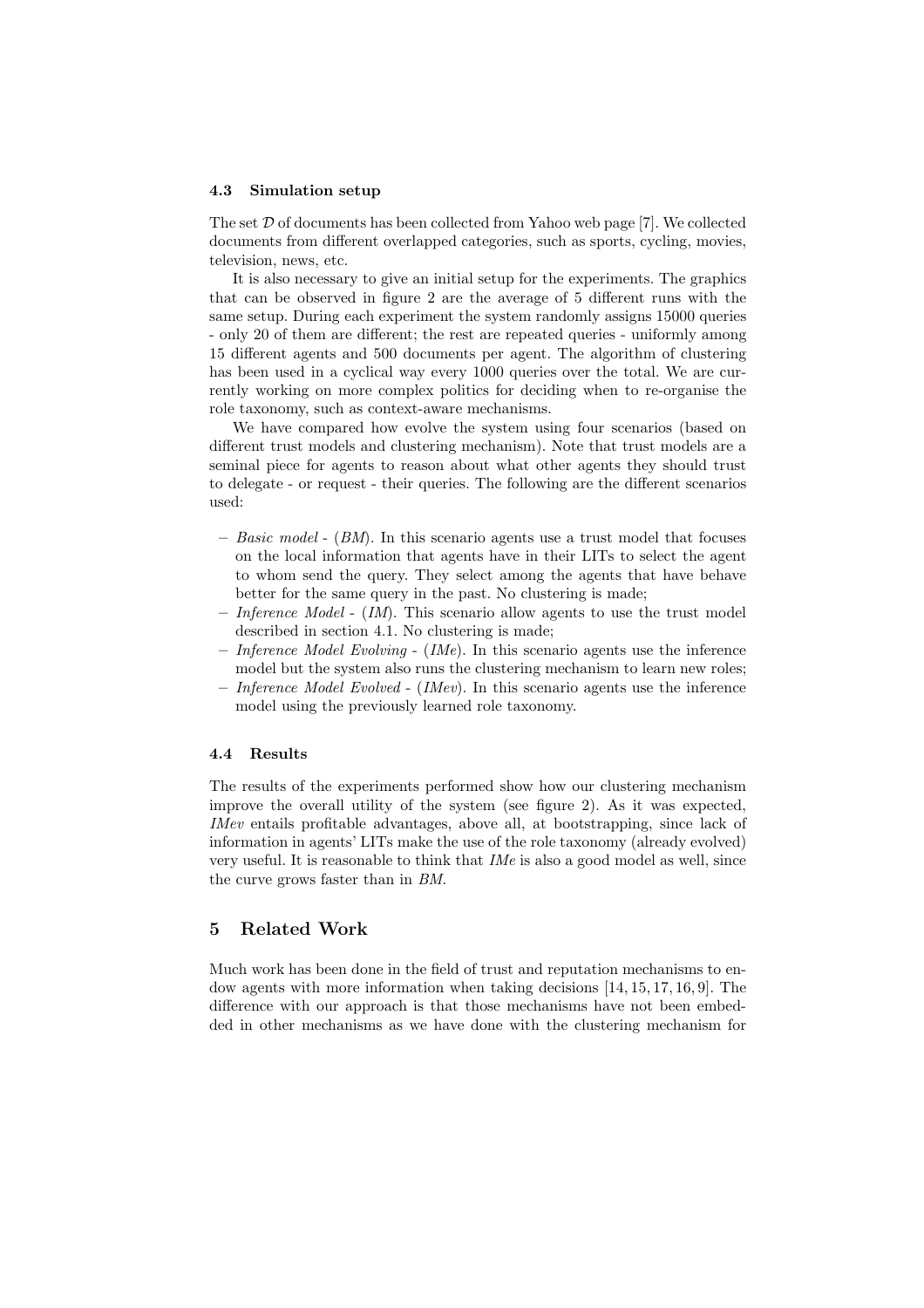

**Fig. 2.** Utility graphics with different trust models and clustering - evolution of function *U* over time

extending role taxonomies. Moreover, those approaches do not take advantages of organisational structures as we do.

There is also much literature about re-organisation in MAS [19, 1], but none of them have included trust mechanisms as a support for re-organising organisational structures. It is the use of trust given by agents what allow the system to re-organise the role taxonomy

Our previous work in [6] also tackled the problem of re-organising organisational structures in virtual organisations of agents, but neither the notion of role - than in current work is much more useful - nor the clustering mechanism are the same. Whilst in this work we use a multidimensional clustering to extend new roles (note that roles are n-dimensional entities - capabilities for any task), in [6] we used a simple bi-dimensional clustering that did not group agents in groups of interactions - as we do - but it specialized single interactions.

## **6 Conclusions**

In this work we have proposed a mechanism for T-MAS that help agents to select counterparts to interact with. This is possible since it endows T-MAS with organisational structures (roles organised in a taxonomy), allowing agents to use trust mechanisms that may take advantage of them. Moreover, role taxonomies evolve over time from past experiences stored in agents' internal structures. We present some results that show that the use of this kind of mechanisms is advantageous for agents in this type of systems.

We are currently working in additional modifications for the mechanism presented in this work to endow it with more functionality. For example, it is necessary to allow agents join and leave from the system. This could be interesting to study since set out the possibility of removing roles when re-organising the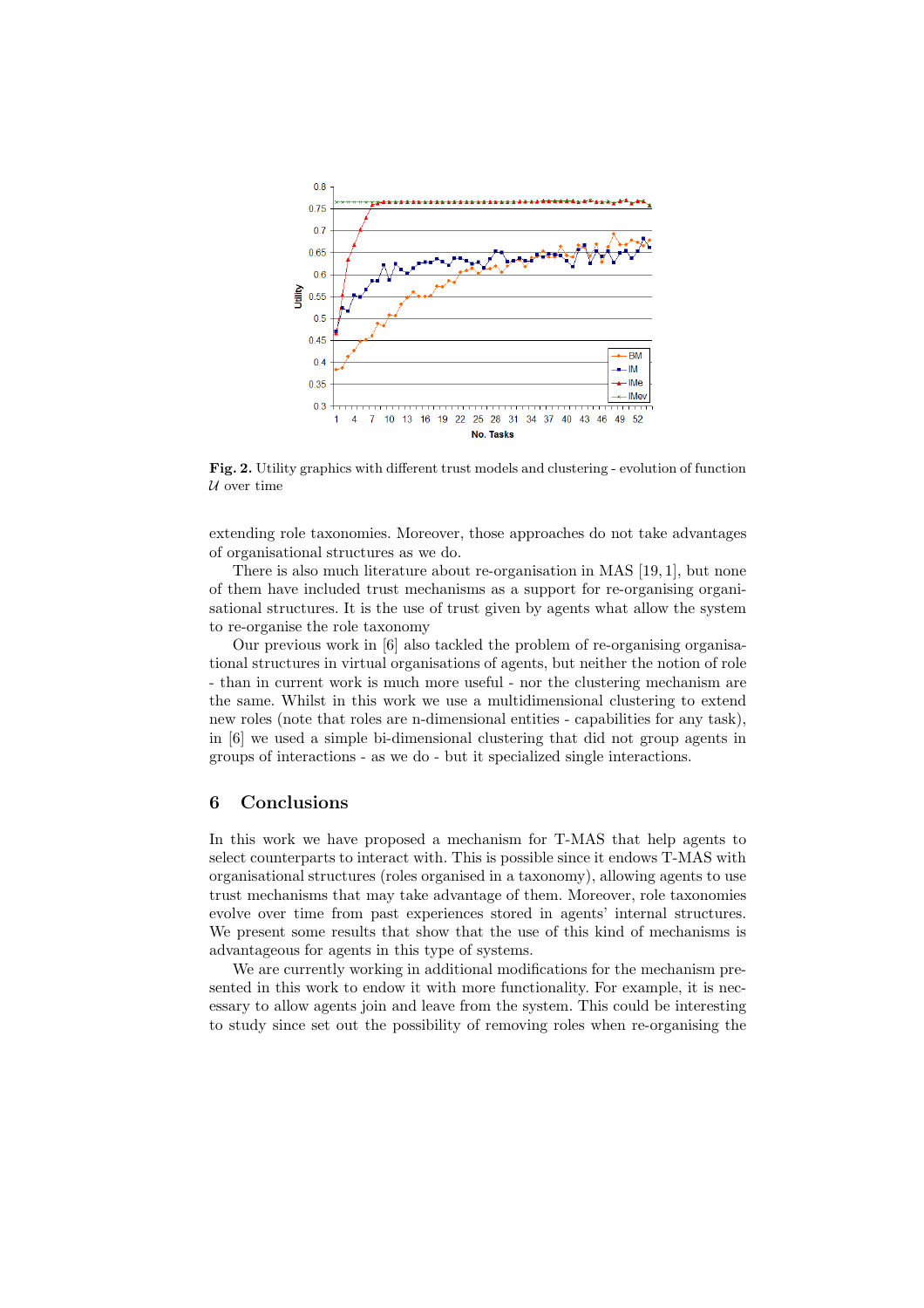system (for example if no agent enacts a specific role anymore). We are also working on different politics to let the system take the decision of re-organising the system on run-time.

# **References**

- 1. Virginia Dignum, Frank Dignum, and Liz Sonenberg. Towards dynamic reorganization of agent societies. In *In Proceedings of Workshop on Coordination in Emergent Agent Societies*, pages 22–27, 2004.
- 2. Virginia Dignum, Javier Vázquez-Salceda, and Frank Dignum. Omni: Introducing social structure, norms and ontologies into agent organizations. In *PROMAS*, pages 181–198, 2004.
- 3. Marc Esteva, Juan A. Rodríguez-Aguilar, Carles Sierra, Pere Garcia, and Josep Lluís Arcos. On the formal specifications of electronic institutions. In *Agent Mediated Electronic Commerce, The European AgentLink Perspective.*, pages 126– 147, London, UK, 2001. Springer-Verlag.
- 4. Prasanna Ganesan, Hector Garcia-Molina, and Jennifer Widom. Exploiting hierarchical domain structure to compute similarity. *ACM Trans. Inf. Syst.*, 21(1):64–93, 2003.
- 5. Ram´on Hermoso, Holger Billhardt, Roberto Centeno, and Sascha Ossowski. Effective use of organisational abstractions for confidence models. In Oguz Dikenelli Gregory O'Hare, Michael O'Grady and Alessandro Ricci, editors, *Engineering Societies in the Agents World*, volume 4457 of *LNAI*, pages 368–383, Berlin, 2007. Springer.
- 6. Ram´on Hermoso, Roberto Centeno, Holger Billhardt, and Sascha Ossowski. Extending virtual organizations to improve trust mechanisms. In *Proceedings of the Seventh International Joint Conference on Autonomous Agents and Multiagent Systems, AAMAS 2008*, pages 1489–1492, 2008.
- 7. http://www.yahoo.com.
- 8. Jomi Fred Hübner, Jaime Simão Sichman, and Olivier Boissier. Moise+: Towards a structural, functional, and deontic model for MAS organization. In *Proceedings of the First International Joint Conference on Autonomous Agents and Multi-Agent Systems (AAMAS'2002)*, pages 501–502, Bologna, Italy, 2002. ACM Press.
- 9. T. Dong Huynh, Nicholas R. Jennings, and Nigel R. Shadbolt. FIRE: An integrated trust and reputation model for open multi-agent systems. In *Proceedings of the 16th European Conference on Artificial Intelligence (ECAI)*, 2004.
- 10. A. K. Jain, M. N. Murty, and P. J. Flynn. Data clustering: a review. *ACM Comput. Surv.*, 31(3):264–323, 1999.
- 11. Thomas Juan, Adrian Pearce, and Leon Sterling. Roadmap: Extending the gaia methodology for complex open systems, 2002.
- 12. J. B. Macqueen. Some methods of classification and analysis of multivariate observations. In *Proceedings of the Fifth Berkeley Symposium on Mathemtical Statistics and Probability*, pages 281–297, 1967.
- 13. Andrea Omicini and Sascha Ossowski. Objective versus subjective coordination in the engineering of agent systems. In Matthias Klusch, Sonia Bergamaschi, Peter Edwards, and Paolo Petta, editors, *Intelligent Information Agents: An AgentLink Perspective*, volume 2586 of *LNAI: State-of-the-Art Survey*, pages 179–202. Springer-Verlag, March 2003.